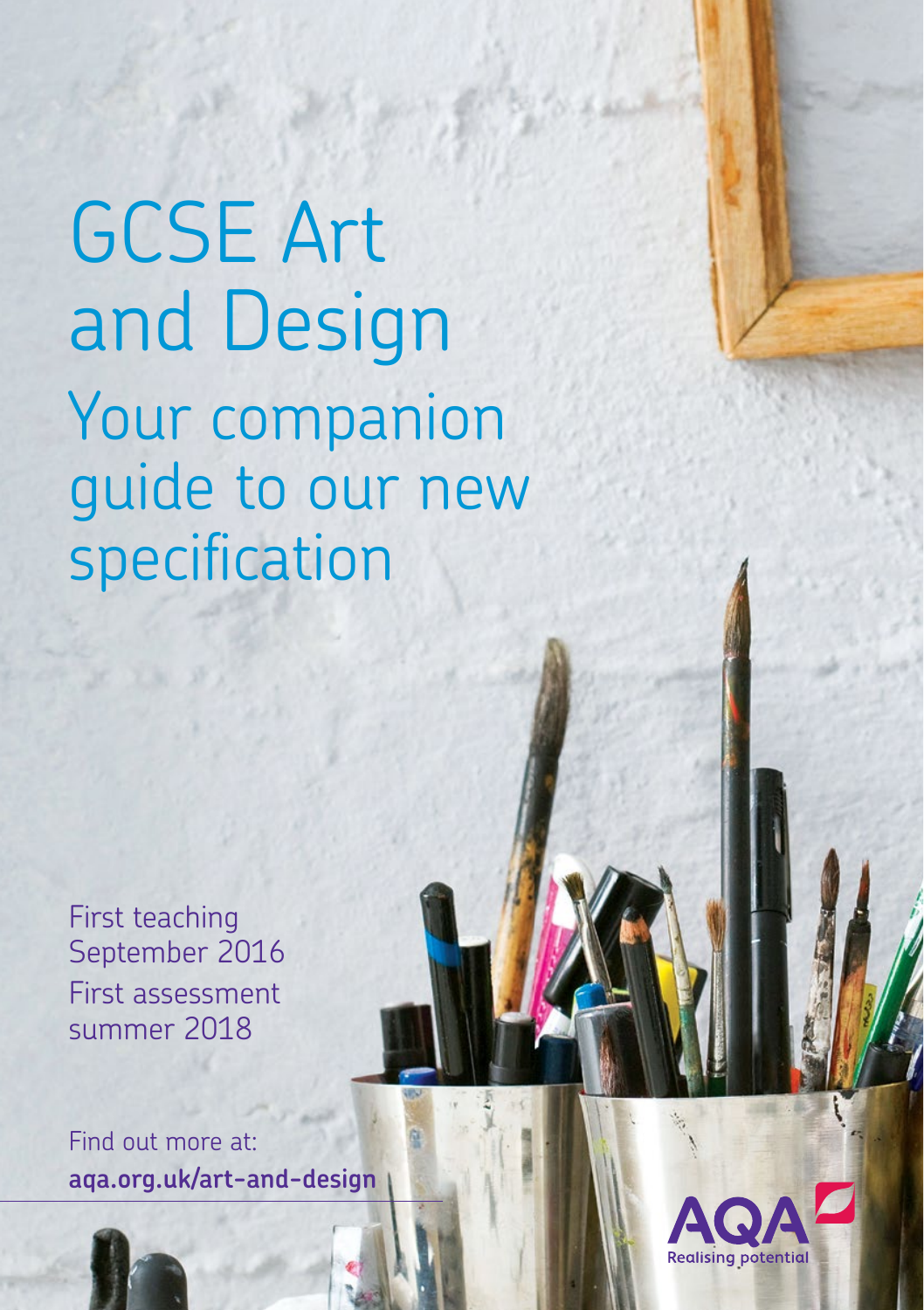# GCSE Art and Design is changing

We've created this guide to help you understand how the new GCSE changes from Ofqual and the Department for Education will affect you and your students.

These changes will apply to all exam boards for GCSE Art and Design with first assessment in summer 2018.

#### **All GCSEs will be linear**

All external assessment will take place at the end of the course.

#### **GCSEs will be graded 9–1**

All new GCSEs will be graded 9–1, rather than A\* – G. Grade 9 will be the highest and equivalent of an A\*\* (which doesn't exist currently).

| <b>GCSE Art and Design key dates</b>                                                                    |                           |
|---------------------------------------------------------------------------------------------------------|---------------------------|
| Download our draft specification from<br>aga.org.uk                                                     | May 2015                  |
| Download our draft specimen assessment<br>materials from the GCSE Art and Design page<br>on our website | May 2015                  |
| Book your place at our free launch events<br>(also available online)                                    | June to September<br>2015 |
| Download our accredited specification from<br><u>aga.org.uk</u>                                         | Autumn term 2015          |
| Start teaching                                                                                          | September 2016            |
| First assessment                                                                                        | Summer term 2018          |

#### For more information about GCSE changes, visit **<aqa.org.uk>**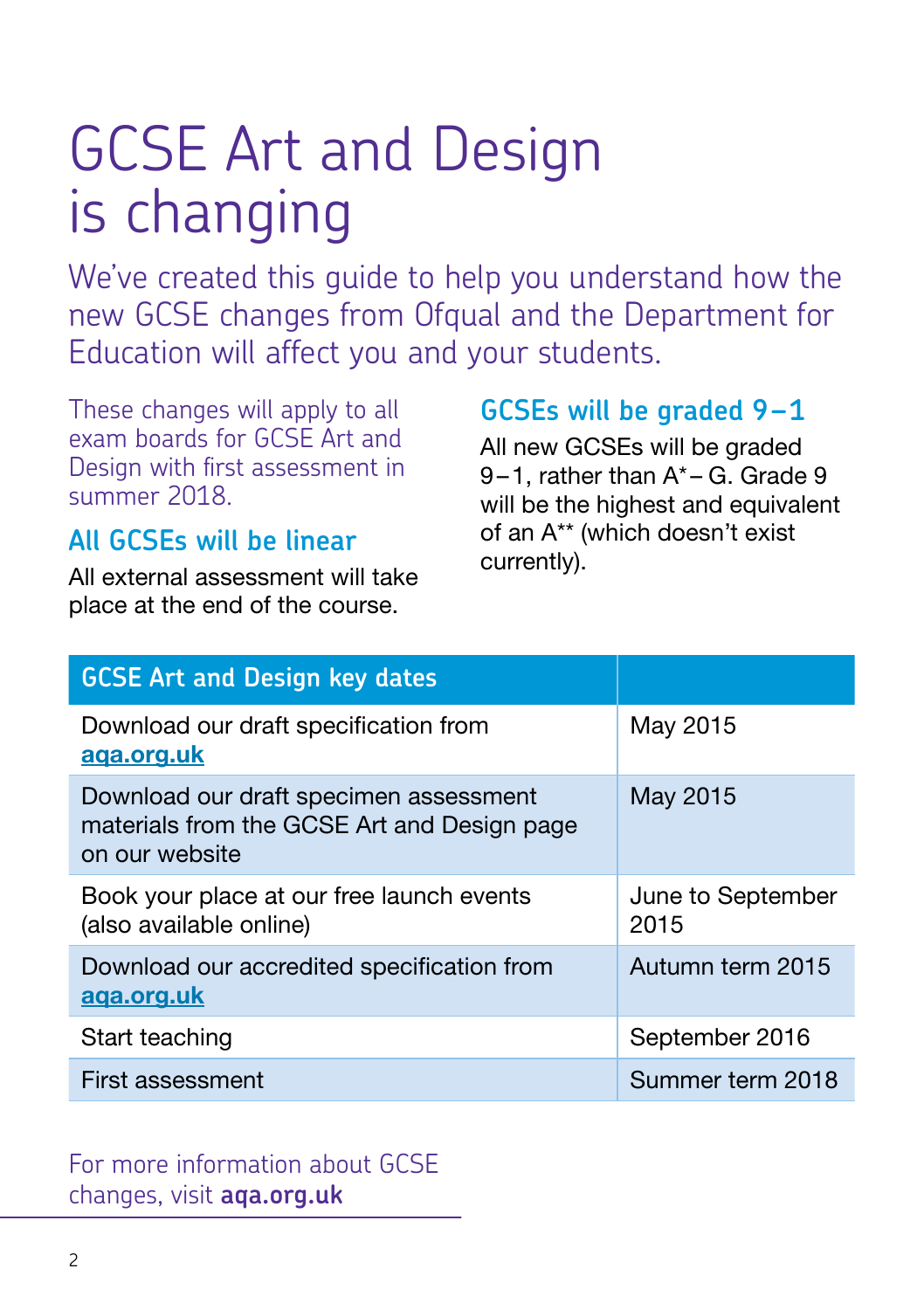# A specification for you and your students

Creating a new GCSE Art and Design qualification that meets the needs of you and your students is important to us. We've worked with teachers and subject experts to design a new specification that both you and your students will enjoy.

#### **What you need to know**

- 1. There will be no changes to the assessment structure. We have retained both the Portfolio and Externally set assignment.
- 2. The new assessment objectives and assessment criteria are similar to the current ones, but we've clarified and refined them.
- 3. The maximum mark available has increased from 80 to 96, to allow for more differentiation amongst high ability students.
- 4. All awarding organisations now require students to provide evidence of drawing and written annotation. To support you to teach and assess these new requirements, we will produce in-depth guides.

### We're here if you need us

Want to speak to someone in the GCSE Art and Design team?

T: 01483 437 750

E: [art@aqa.org.uk](mailto:art%40aqa.org.uk?subject=)

Explore our draft specification: **<aqa.org.uk/art-and-design>**

Find out more about the new GCSE grades: **<aqa.org.uk/new-GCSE-grades>**

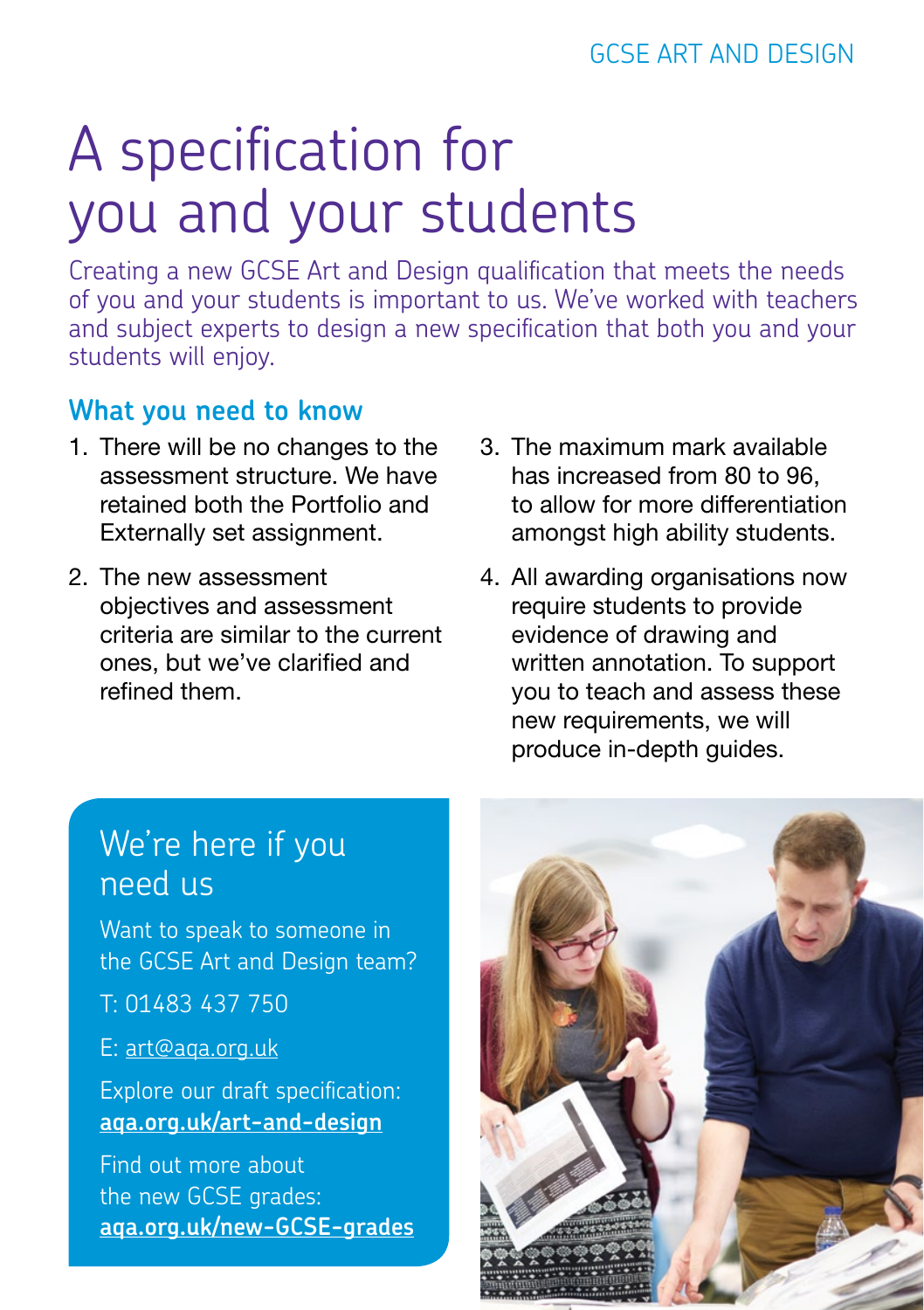### Reasons you'll enjoy teaching this new AQA specification

- It offers choice and flexibility, allowing you to tailor your course to your students' interests and your school's strengths.
- We developed it with input from teachers, higher education institutions and key figures from the creative sector, making it both engaging and relevant to students.
- There is a clear progression to further study, equipping students with the skills to succeed not only in their GCSEs, but in their A-levels as well.

### How the new assessment will work

- The new GCSE will continue to be 100% non-exam assessment. Work will be internally assessed by the school and externally moderated by AQA.
- We've updated the assessment criteria grid and increased the maximum mark to 96.
- Component 1: Portfolio, will be worth 60% of the total specification.
- Component 2: Externally set assignment, will be worth 40%.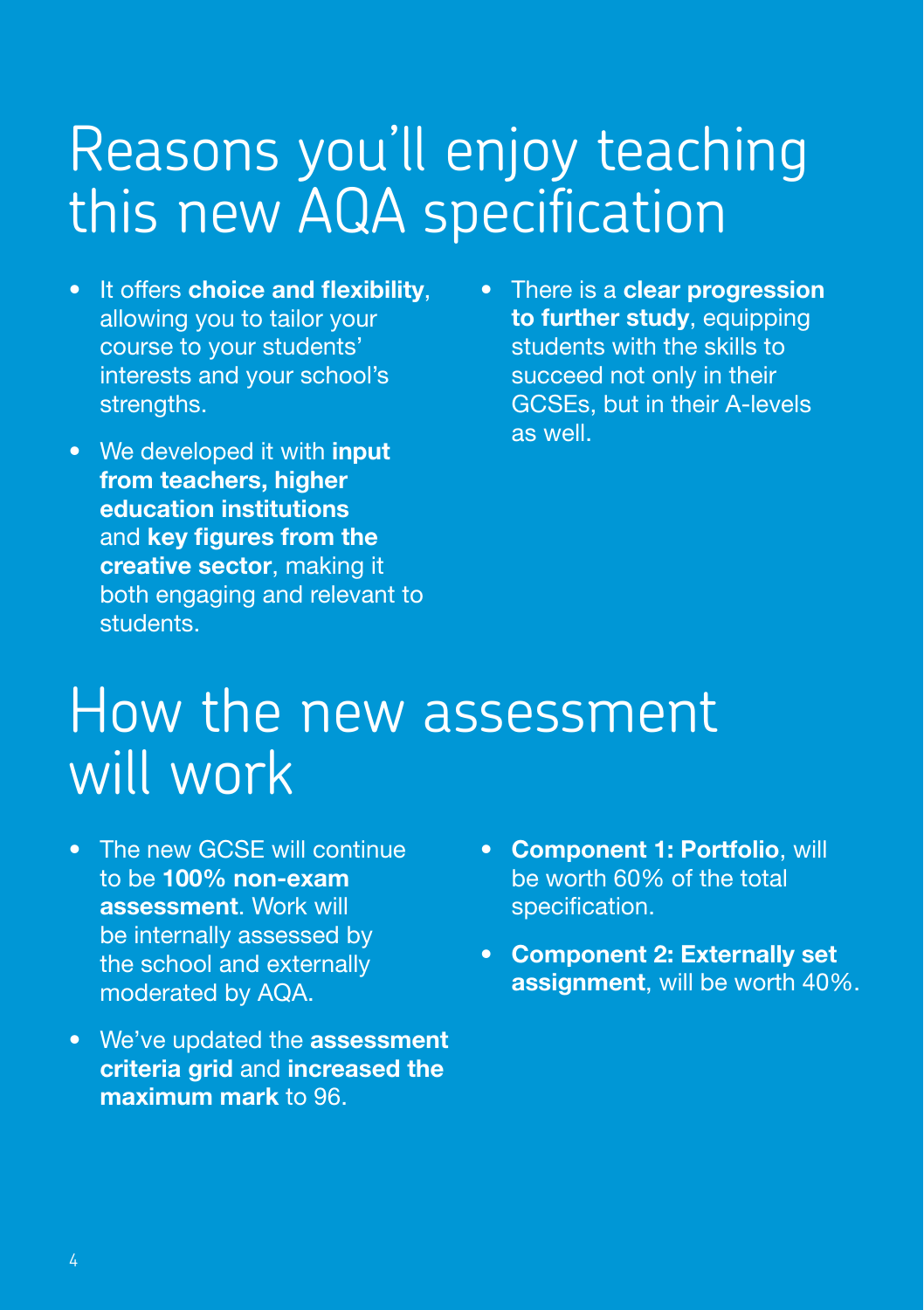# Specification at a glance

#### **Component 1: Portfolio**

#### What's assessed

Students are required to submit a portfolio that comprises a sustained project and a selection of further work which represents their course of study.

#### How it's assessed

- There is no time limit
- The maximum mark has increased to 96
- The portfolio will be worth 60% of the GCSE

Non-exam assessment (NEA) will be set and marked by the school or college, and will be moderated by AQA during a visit. Moderation takes place in June.

#### **Component 2: Externally set assignment**

#### What's assessed

Students respond to their chosen starting point from an externally set assignment paper relating to their chosen title.

#### How it's assessed

- Students have an unlimited preparation period followed by 10 hours of supervised time
- The maximum mark has increased to 96
- The externally set assignment will be worth 40% of the GCSE

Non-exam assessment (NEA) will be set by AQA, marked by the school or college, and will be moderated by AQA during a visit. Moderation takes place in June.

#### Find out more

You can see full details of the new specification at:**<aqa.org.uk/art-and-design>**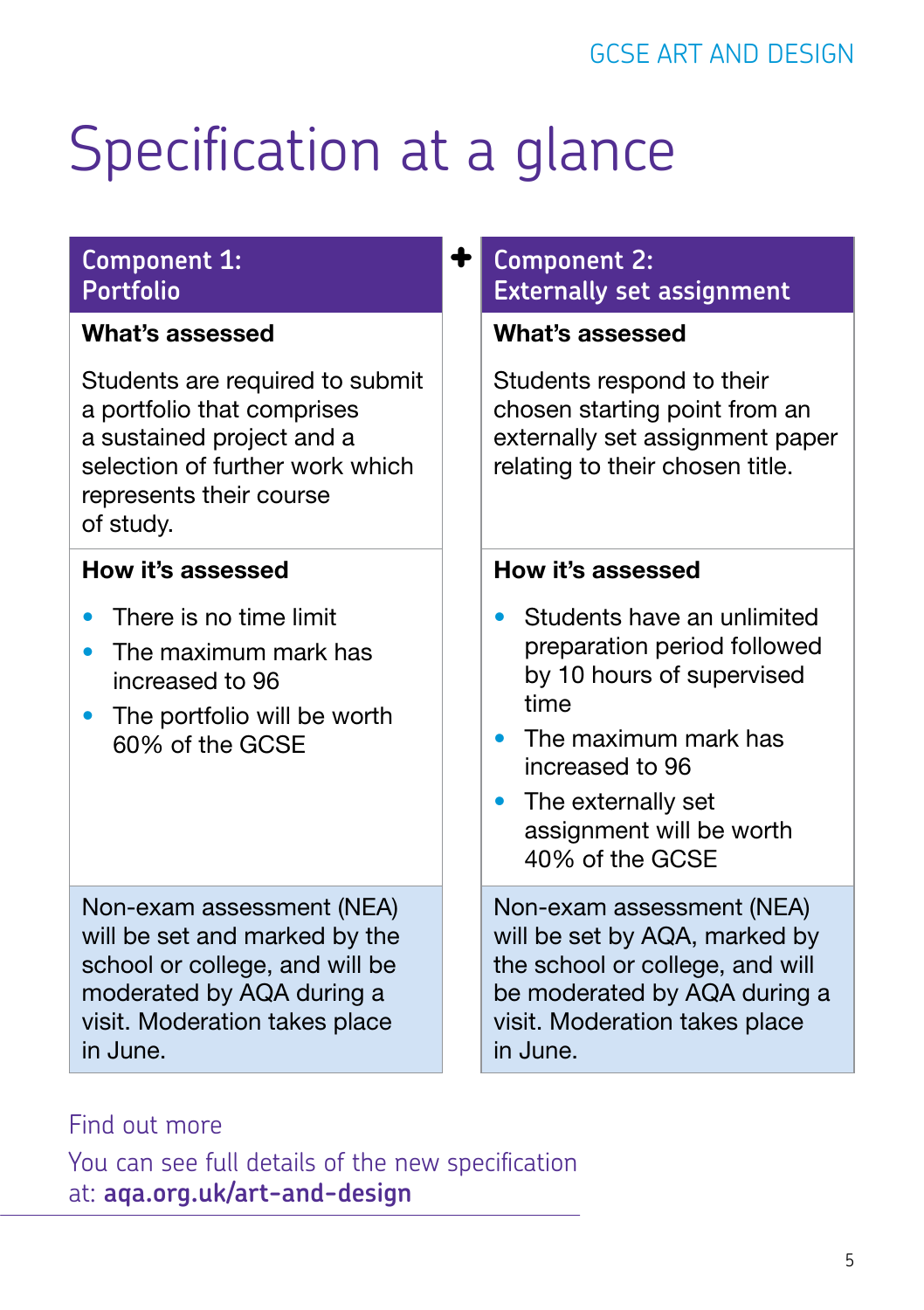## Clear assessment and marking support

We know the effort your students put into producing their work, and the care you put into marking it. We also understand how essential it is that the moderation we carry out is fair and reliable.

#### **Moderation and results you can trust**

Our team of dedicated moderators will re-mark a sample of your students' work, to ensure it meets the agreed standards. Our moderation process is robust, so you can be confident in the results your students receive.

#### **Clear externally set assignment papers**

The seven starting points on each of our papers are clear and accessible for students of all abilities.

#### **Teacher standardisation meetings**

Our teacher standardisation meetings and twilight sessions feature live exhibitions of students' work to help you apply our assessment objectives and assessment criteria grid.

### More assessment help and advice available

- 1. Watch our videos on 'assessment explained' or see 'how we create a specification' at **<aqa.org.uk/exams>**
- 2. Analyse student results with our free Enhanced Results Analysis tool **<aqa.org.uk/era>**
- 3. More assessmentrelated help is available at **<aqa.org.uk/results>**

#### **Assessment support**

Specimen assessment materials will help your students prepare for assessment; our concise assessment criteria grid will help you mark your students' work accurately; speak directly to our subject team on 01483 437 750 or [art@aqa.org.uk](mailto:art%40aqa.org.uk?subject=)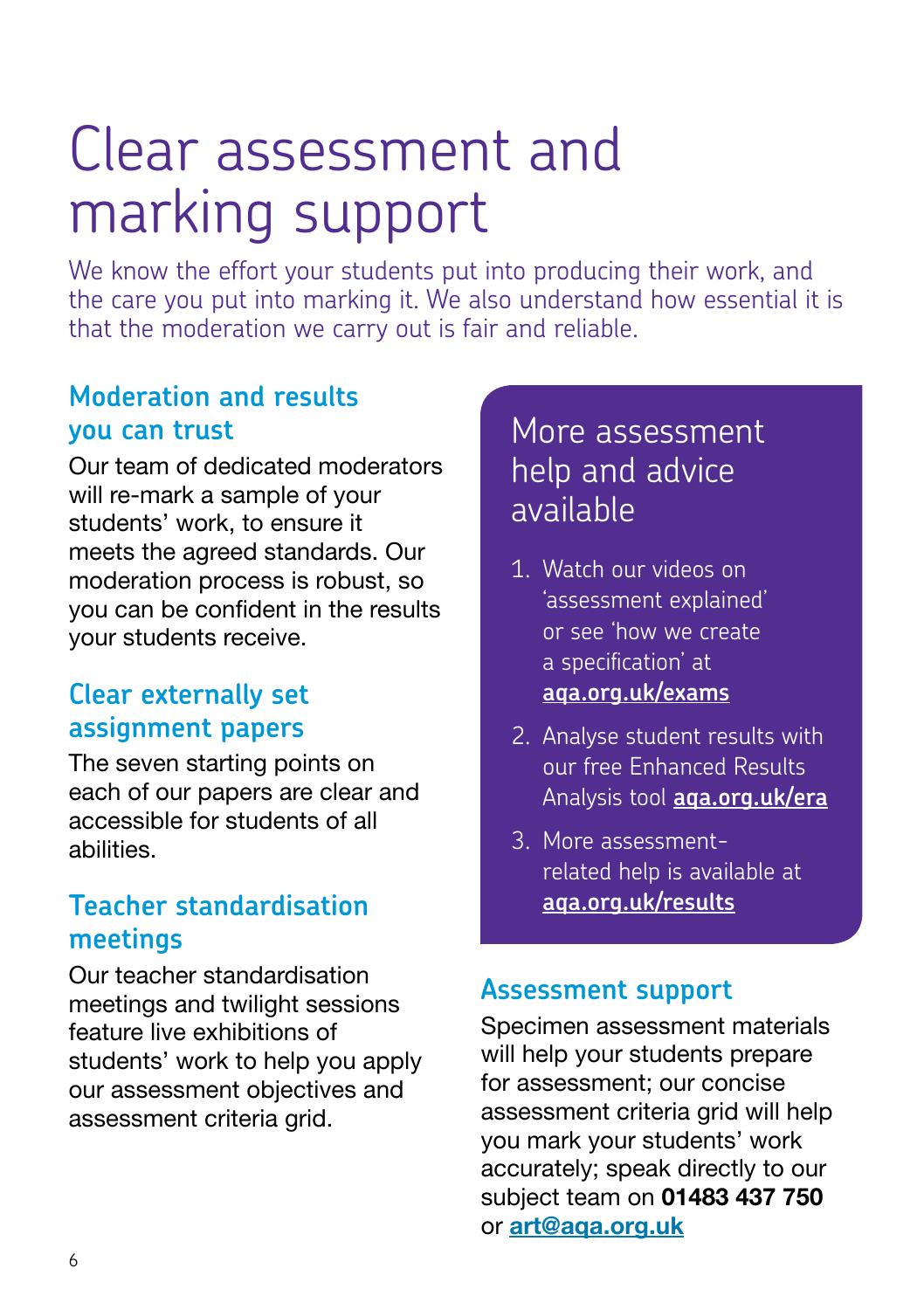## Resources and support service for our new specification

We've worked closely with some fantastic teachers to create resources you'll find useful and inspiring.

Each resource helps you with a specific aspect of teaching: planning your lessons, teaching them, or preparing your students for assessment.

#### **Our holistic resource and support service**

- Specification launch events and preparing to teach meetings.
- Teacher standardisation meetings and twilight sessions.
- Schemes of work.
- Specimen assessment materials.
- Comprehensive teacher's guide to support course planning and delivery.
- Detailed exemplar documents including *Reminder notes* and a *Good practice guide*.
- Art and design advisory service.
- Resources from our museum and gallery subject community.



### Want to improve your teaching skills?

We can support you throughout your teaching career with practical training, tried, tested and taught by teachers.

Browse and book our professional development events at **<aqa.org.uk/professional-development>**